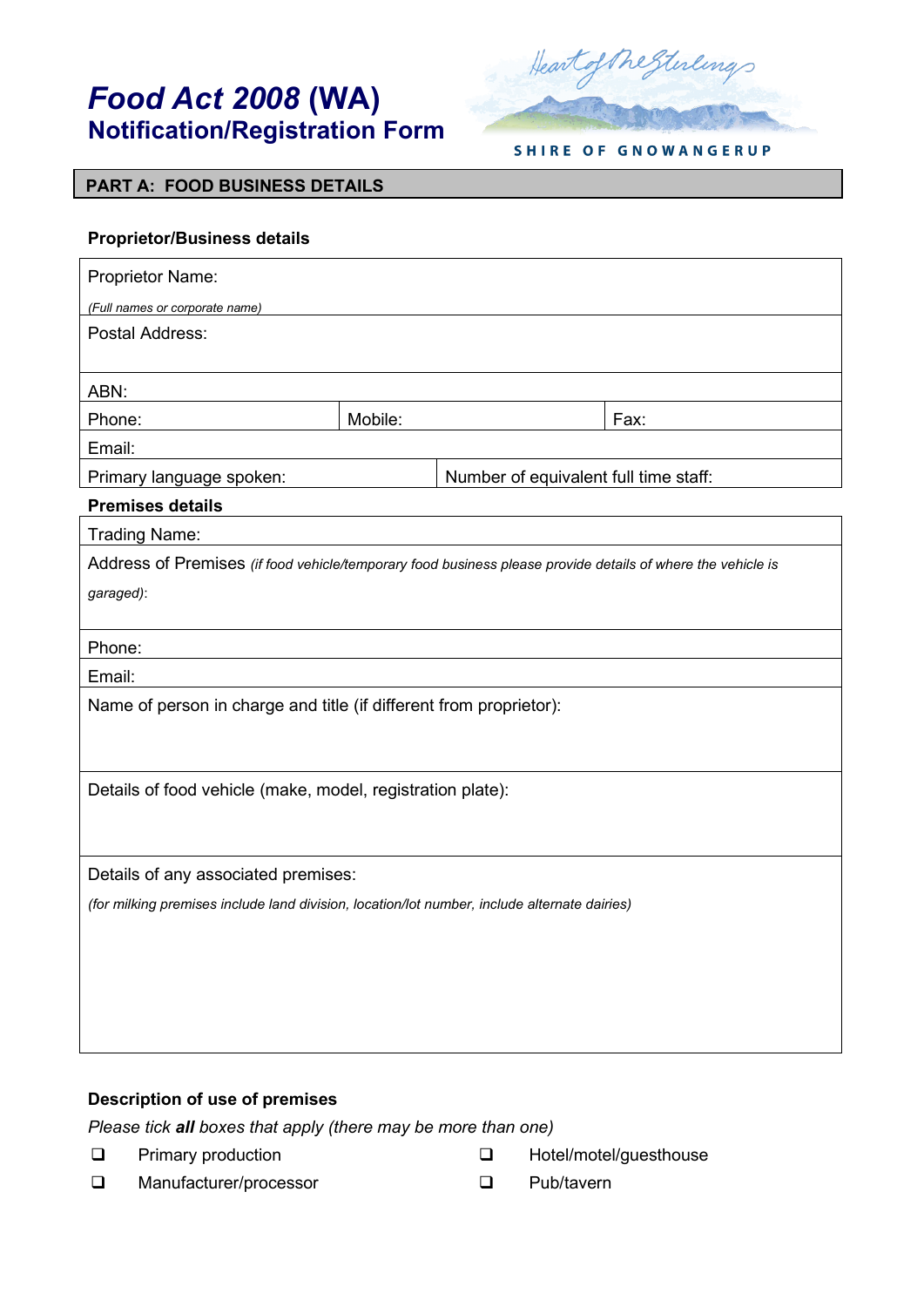- **Q** Retailer
- $\Box$  Food Service  $\Box$
- □ Distributor/importer and Distributor/importer
- $\Box$  Packer  $\Box$
- $\square$  Storage  $\square$
- **Transport**
- □ Restaurant/café 
Book and Book and Market stall
- Snack bar/takeaway
- **Caterer**
- □ Other

# **Please provide more details about your type of business**

(For example: butcher, bakery, seafood processor, soft drink manufacturer, milk vendor, service station. If business is a catering business, please provide maximum patrons estimate)

**Do you provide, produce or manufacture any of the following foods?** 

## *Please tick all boxes that apply*

- $\Box$  Prepared, ready to eat<sup>[1](#page-1-0)</sup> table meals
- $\square$  Frozen meals  $\square$
- $\Box$  Raw meat, poultry or seafood (i.e. oysters)  $\Box$
- $\square$  Processed meat, poultry or seafood  $\square$
- □ Fermented meat products □ □ □
- $\square$  Meat pies, sausage rolls or hot dogs  $\square$
- □ Sandwiches or rolls in the set of the Sandwiches or rolls in the set of the Sandwiches or the Sandwick of the S
- Soft drinks/juices  $\Box$
- Raw fruit and vegetables  $\Box$
- Processed fruit and vegetables  $\Box$

## **Nature of food business**

- **Q** Confectionary
- Infant or baby foods
- Bread, pastries or cakes
- Egg or egg products
- Dairy products
- Prepared salads
- Other:

|                                                                | Yes | No |
|----------------------------------------------------------------|-----|----|
| Are you a small business <sup>2</sup> ?                        |     |    |
| Is the food that you provide, produce or manufacture ready-to- |     |    |
| eat <sup>1</sup> when sold to the customer?                    |     |    |

<span id="page-1-0"></span><sup>&</sup>lt;sup>1</sup> 'Ready to eat' means food that is ordinarily consumed in the same state as in which it is sold

- Canteen/kitchen
- Hospital/nursing home
- Childcare centre
- Home delivery
- Temporary food premises
- **a** Transport **COMOBIA** Transport
	-
- $\square$  Snack bar/takeaway  $\square$  Charitable or community organisation
- □ Caterer and Caterer and Caterer and Caterer and Caterer and Caterer and Caterer and Meals-on-wheels

<span id="page-1-1"></span><sup>&</sup>lt;sup>2</sup> Is a business that employs less than 50 people in the 'manufacturing sector' or less than 10 people in the 'food services' sector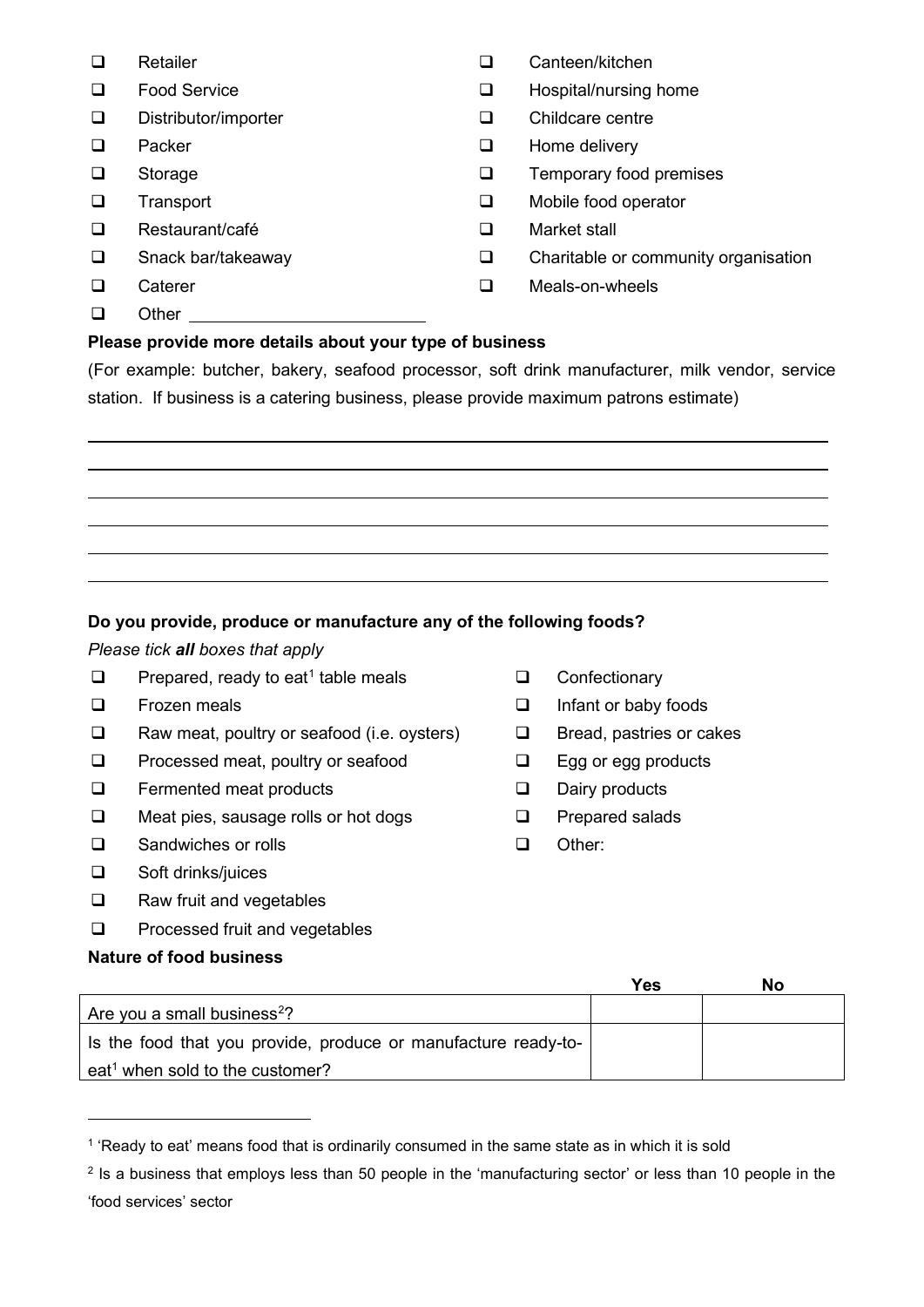| Do you process the food that you produce or provide before sale<br>or distribution? |  |
|-------------------------------------------------------------------------------------|--|
| Do you directly supply or manufacturer food for organisations that                  |  |
| cater to vulnerable persons <sup>3</sup> ?                                          |  |
| To be answered by manufacturing/processing businesses only:                         |  |
| Do you manufacture or produce products that are not shelf                           |  |
| stable?                                                                             |  |
| Do you manufacture or produce fermented meat products such                          |  |
| as salami?                                                                          |  |
| To be answered by food service and retail businesses only (including charitable and |  |
| community organisations, market stalls and temporary food premises):                |  |
| Do you sell ready-to-eat food at a different location from where it                 |  |
| is prepared?                                                                        |  |

#### **Hours of operation:**

| Monday    | Friday   |  |
|-----------|----------|--|
| Tuesday   | Saturday |  |
| Wednesday | Sunday   |  |
| Thursday  |          |  |

## **Recall contact:**

| First name |         |      |
|------------|---------|------|
| Last name  |         |      |
| Phone      | Mobile: | Fax: |
| Email      |         |      |

## **Declaration:**

I, the person making this application declare that:

- the information contained in this application is true and correct in every particular
- the prescribed fee is enclosed with this application (see Part B).

## **Signature of applicant\*:**

\*In the case of a company, the signing officer must state position in the company

## **Date**:

The information gathered in this form will be used for purposes related to the administration of the *Food Act 2008* (WA). In accordance with regulation 51 of the *Food Regulations 2009* (WA)*,* certain details (proprietor name, trading name and address details) may be made publicly available.

<span id="page-2-0"></span><sup>3</sup> Standard 3.3.1 *Australia New Zealand Food Standards Code*